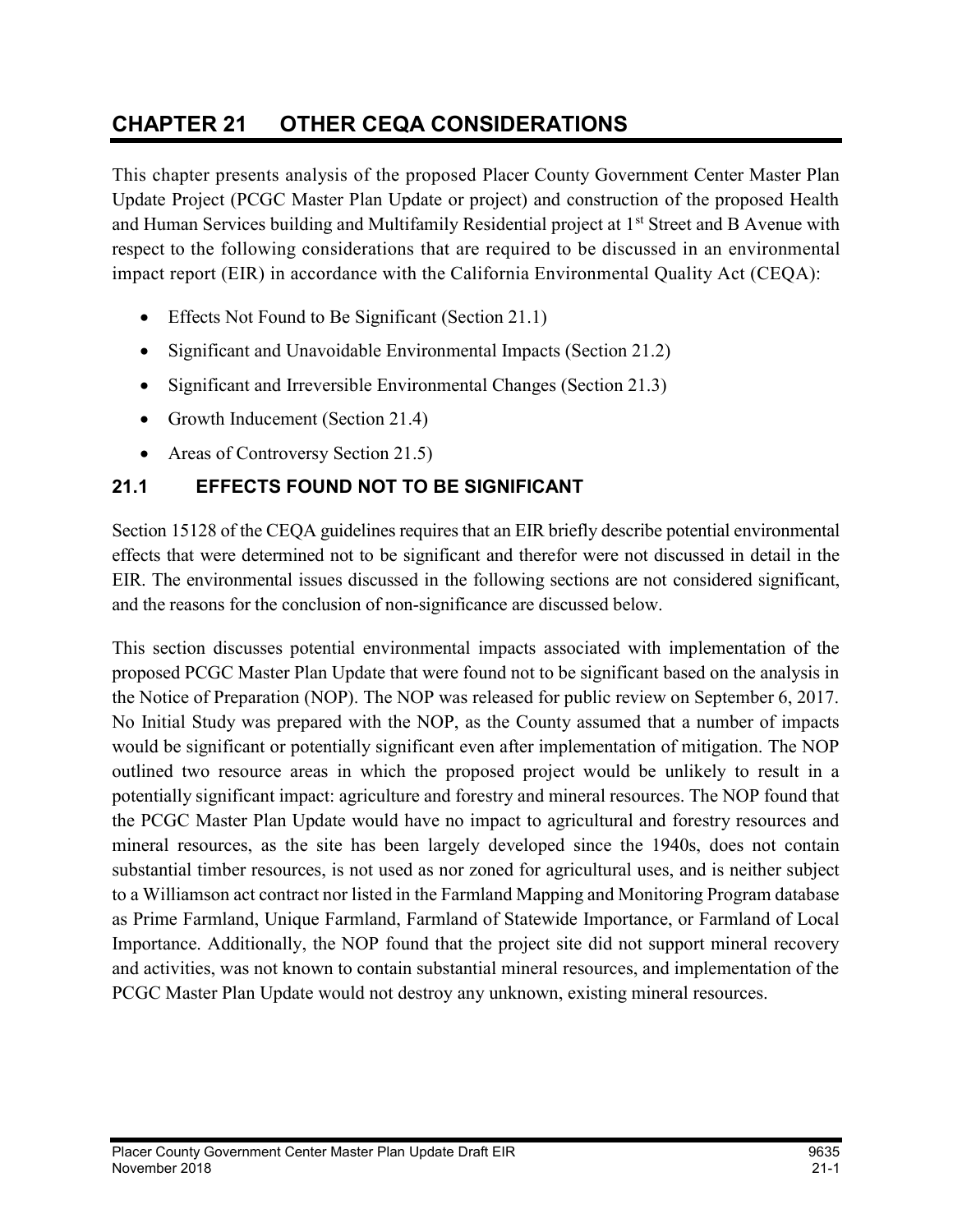#### 21.2 SIGNIFICANT AND UNAVOIDABLE ENVIRONMENTAL IMPACTS

Implementation of the PCGC Master Plan Update and the mitigation measures identified in Environmental impact Analysis in Chapters 5 through 19 would reduce most of the project's significant impacts to levels that are less-than-significant.

The PCGC Master Plan Update would result in the following significant and unavoidable impacts:

- 8-1: Cause a substantial adverse change in the significance of a historical resource.
- 8-5: Contribute to substantial adverse changes in historical, archeological, or tribal resources in the cumulative scenario.
- 10-1: Result in intersection operations that conflict with an applicable plan, ordinance or policy establishing measures of effectiveness for the performance of the circulation system.
- 10-2: Result in roadway segment operations that conflict with an applicable plan, ordinance or policy establishing measures of effectiveness for the performance of the circulation system.
- 10-8: Conflict with an applicable plan, ordinance or policy establishing measures of effectiveness for the performance of the circulation system in a cumulative scenario.
- 10-9: Conflict with an applicable congestion management program in a cumulative scenario.

The Health and Human Services Building would result in the following significant and unavoidable impacts:

- 8-1: Cause a substantial adverse change in the significance of a historical resource.
- 10-1: Result in intersection operations that conflict with an applicable plan, ordinance or policy establishing measures of effectiveness for the performance of the circulation system.
- 10-2: Result in roadway segment operations that conflict with an applicable plan, ordinance or policy establishing measures of effectiveness for the performance of the circulation system.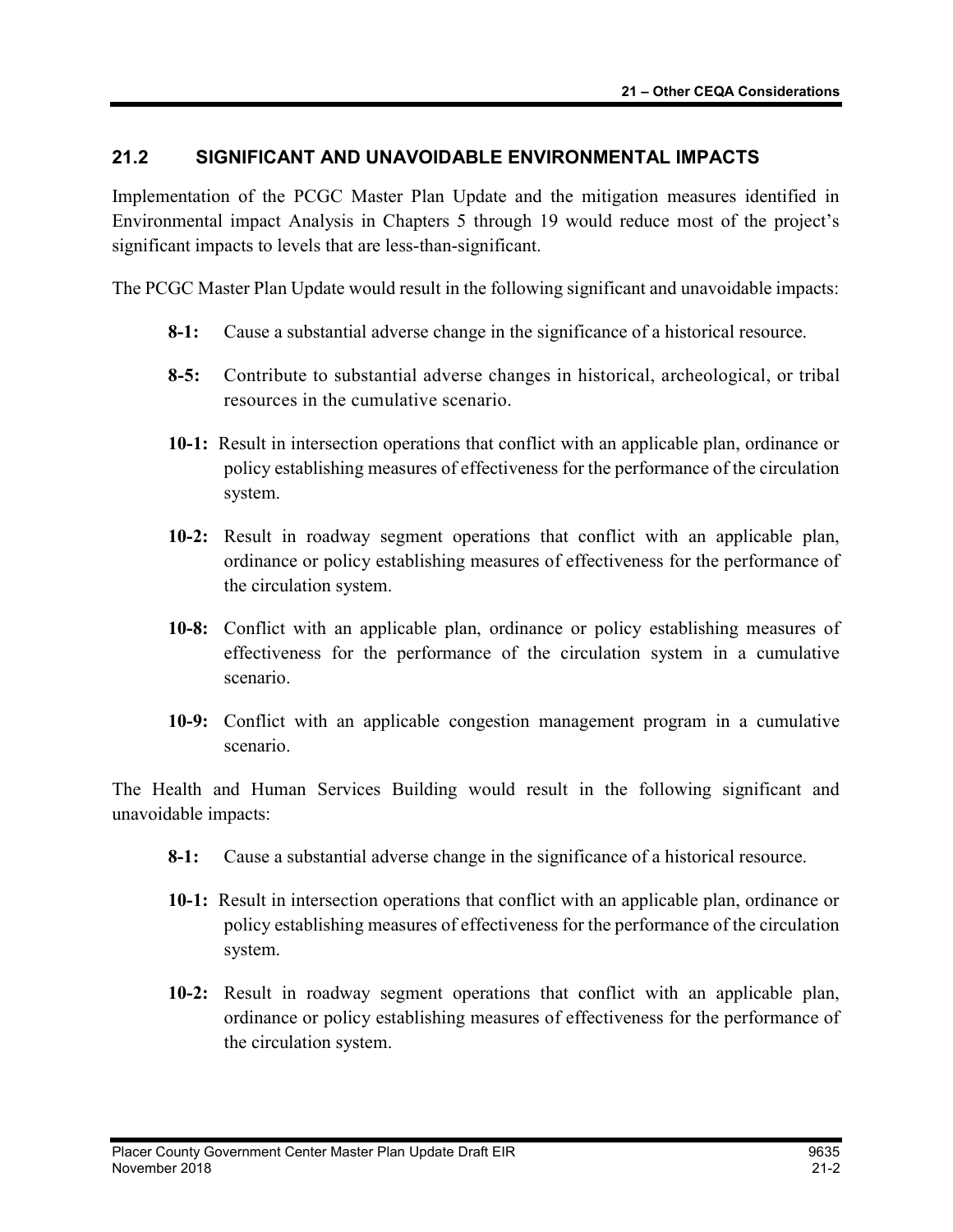10-8: Conflict with an applicable plan, ordinance or policy establishing measures of effectiveness for the performance of the circulation system in a cumulative scenario.

The Multifamily Residential project would result in the following significant and unavoidable impacts:

- 8-1: Cause a substantial adverse change in the significance of a historical resource.
- 10-1: Result in intersection operations that conflict with an applicable plan, ordinance or policy establishing measures of effectiveness for the performance of the circulation system.
- 10-2: Result in roadway segment operations that conflict with an applicable plan, ordinance or policy establishing measures of effectiveness for the performance of the circulation system.
- 10-8: Conflict with an applicable plan, ordinance or policy establishing measures of effectiveness for the performance of the circulation system in a cumulative scenario.

A summary of the potentially significant and significant impacts of the project, the applicable mitigation measures, and the residual level of impact significance is provided in Chapter 1, Executive Summary.

#### 21.3 SIGNIFICANT AND IRREVERSIBLE ENVIRONMENTAL CHANGES

The CEQA Guidelines mandate that an EIR address any significant irreversible environmental changes that would be involved in the proposed action should it be implemented (14 CCR  $15126(c)$ ). An impact would fall into this category if:

- The project would involve a large commitment of nonrenewable resources.
- The primary and secondary impacts of the project would generally commit future generations of people to similar uses.
- The project involves uses in which irreversible damage could result from any potential environmental incidents associated with the project.
- The proposed consumption of resources is not justified (e.g., the project results in wasteful use of energy).

Determining whether the plan or a proposed project may result in significant irreversible changes requires a determination of whether key resources would be degraded or destroyed in such a way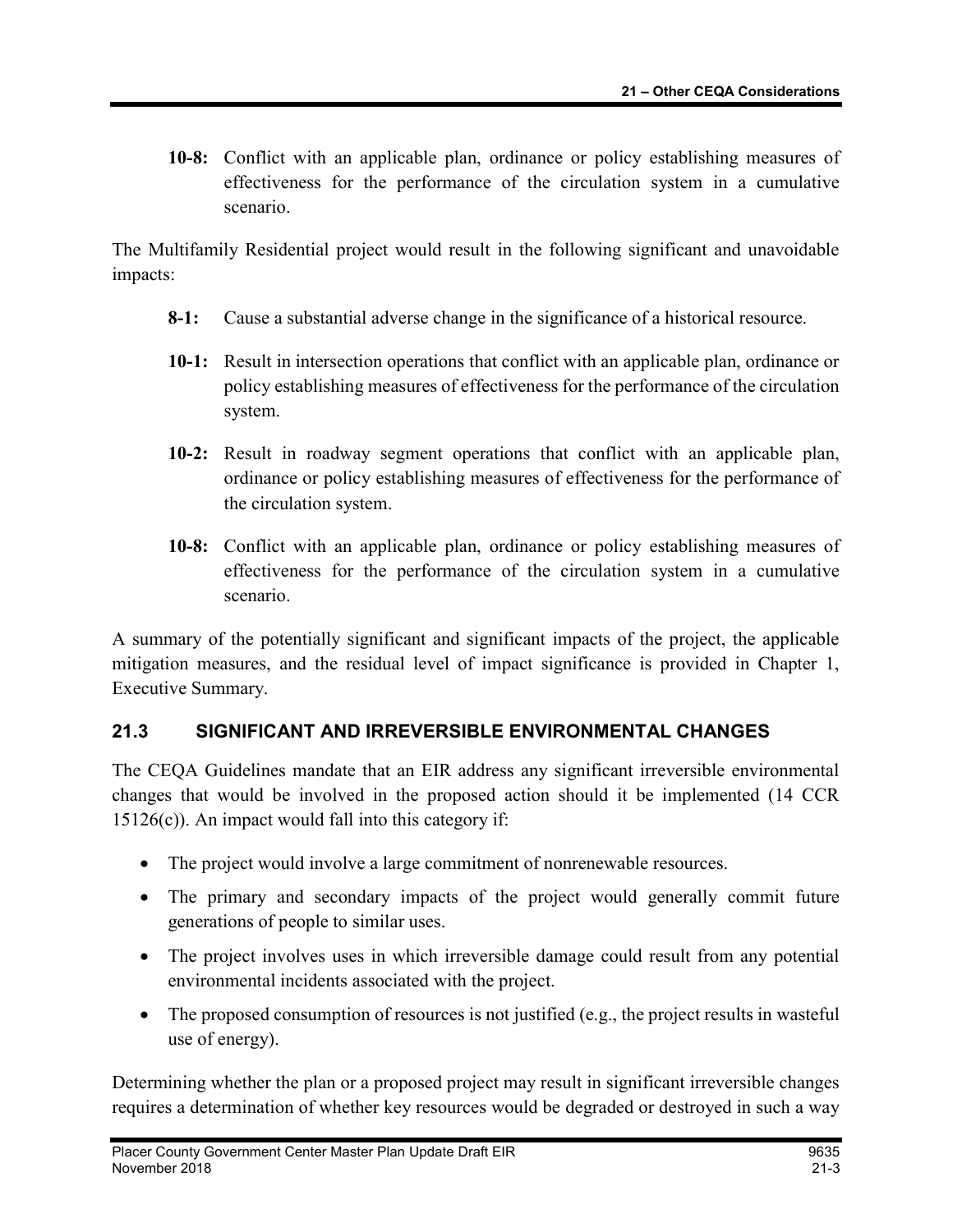that there would be little possibility of restoring them. The project site is located within an urbanized area within Placer County and the site does not support sources of nonrenewable resources, such as mineral resources. Natural resources in the form of building materials would be used in the construction of the individual projects; these resources have varying degrees of renewability. However, their use would be characteristic of typical development projects and use of these resources for construction of an individual project is not expected to negatively impact the availability of these resources for other uses. Due to the scale of the PCGC Master Plan Update and the anticipated phased development over approximately 20 years, the use of construction materials and nonrenewable resources would not be unusual or extraordinary, and as a result there would be no significant irreversible environmental effects related to resource consumption during construction.

The PCGC Master Plan Update would not result in impacts that commit future generations to similar uses. The PCGC campus would be uniquely suited to the proposed residential, office, County, and commercial uses. However, should the buildings become vacant in the future it would be feasible for interior renovations to be made to adjust the buildings to a different user or to demolish buildings and develop the site for a different land use.

The individual projects undertaken to implement the PCGC Master Plan Update would not introduce highly hazardous land uses or activities to the PCGC campus such that there would be a potential for irreversible damage from incidents such as a release of hazardous materials, explosion, or other potentially catastrophic event.

On a permanent, long-term basis, the projects in the PCGC Master Plan Update would consume energy. However, as discussed further in Chapter 19, the Plan's energy consumption does not constitute a significant and irreversible environmental change.

## 21.4 GROWTH INDUCEMENT

CEQA requires a discussion of ways in which the proposed project could induce growth in the project area. The CEQA Guidelines identify a project as growth inducing if it fosters economic or population growth or the construction of additional housing, either directly or indirectly, in the surrounding environment (14 CCR 15126.2(d)). New employees from office, commercial, or industrial development and new population from residential development represent direct forms of growth. These direct forms of growth have a secondary effect of expanding the size of local markets and inducing additional economic activity in the area. A project could indirectly induce growth by reducing or removing barriers to growth or by creating a condition that attracts additional population or new economic activity.

The Master Plan Update's potential to induce growth in the project area is discussed in Chapter 6, Population and Housing. In that analysis, the Master Plan Update was found to have a less than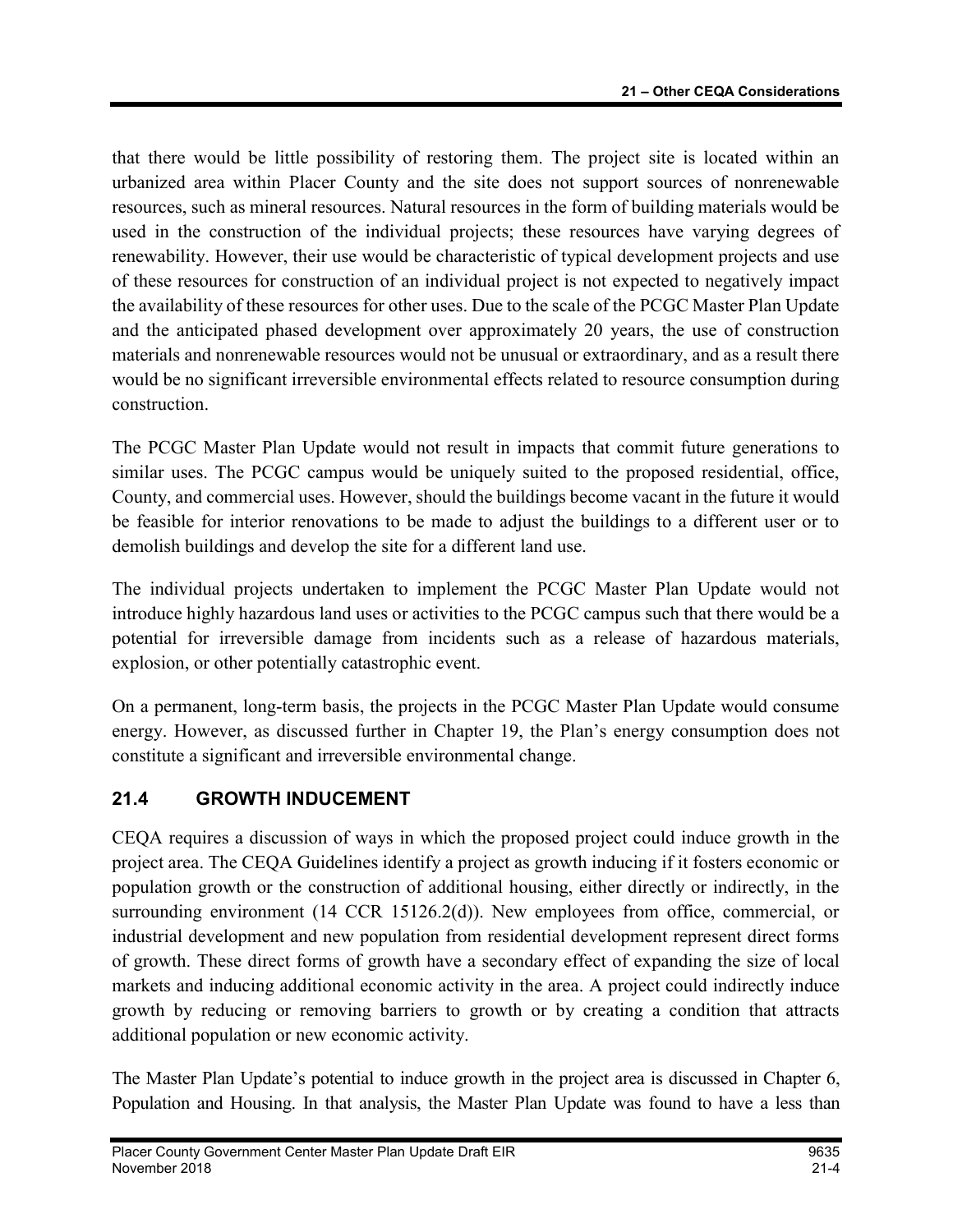significant potential to induce growth in the region. The proposed PCGC Master Plan Update would not require extension of infrastructure to any undeveloped areas and would not increase the capacity of the public service and utility systems that serve the site. Infrastructure upgrades would be completed throughout the project site to improve service efficiency and serve the proposed new buildings on site. These upgrades would not increase the ability of service providers to serve currently undeveloped areas in the project region.

The private development that may occur under the proposed PCGC Master Plan could stimulate some additional commercial development in the vicinity, particularly along the State Route 49 corridor. However, these areas are already zoned for commercial development. Thus the project would not induce commercial growth for properties not already planned for such land uses.

While the proposed project would increase the area's housing supply and introduce new employment to the area, the project would not directly lead to population or employment growth that surpasses the regional projections or contravenes local land use plans and zoning designations.

#### 21.5 AREAS OF CONTROVERSY

Areas of controversy and concern that were identified in comment letters received in response to the Notice of Preparation and public scoping meeting for this EIR include:

- The need for housing, particularly affordable housing
- Loss of historic resources
- Changes in visual conditions associated with the proposed level of development
- The need to incorporate sustainability measures to reduce energy and water consumption
- Providing access to transit
- Potential health effects associated with release of asbestos and lead-based paint during building demolition
- Coordination of water supply from the Placer County Water Agency and Nevada Irrigation District